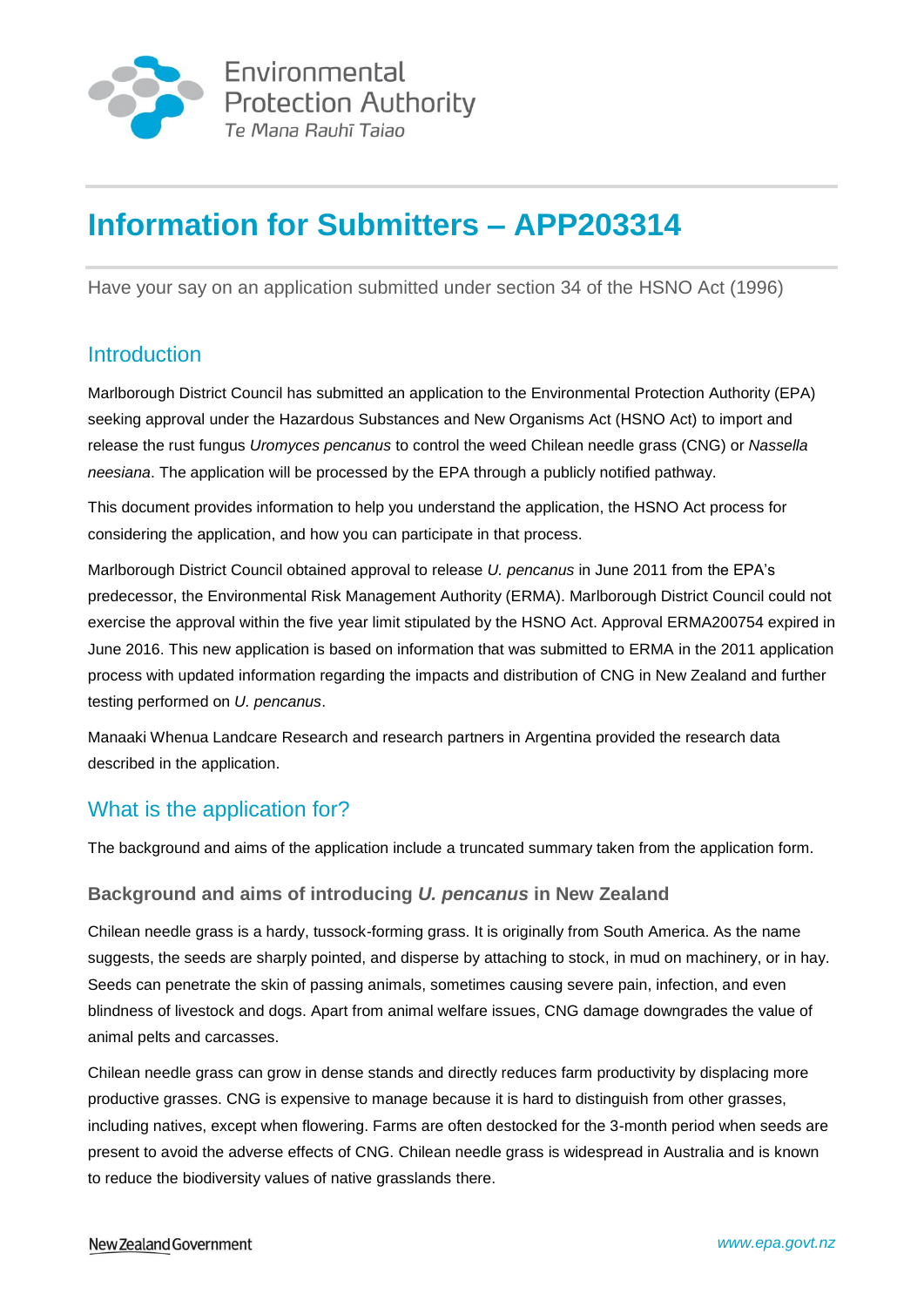The distribution of CNG in New Zealand is currently limited to Auckland, Hawke's Bay, Marlborough and Canterbury. The number of sites affected by this weed has steadily increased since it was first monitored in the Marlborough region in the 1970s. There are 130 affected sites in Hawke's Bay and it is now present in 170 sites totalling 2,804 hectares (ha) in Marlborough. The weed was detected in North Canterbury in 2008 and now affects over 300 ha in Cheviot, Parnassus and Omihi. More than half the Canterbury region is at risk of invasion due to climatic suitability and the movement of seed by various dispersal methods. The area of New Zealand suitable for invasion by this weed is thought to be 15 million ha, of which much less than 1% is currently infested.

This application seeks to introduce the rust fungus *U. pencanus* as a biological control agent for CNG. Rusts such as this can reduce the productivity and competitiveness of their host plant, which is CNG in this case. Successful biological control would reduce the vigour and seed production of the weed on infested land, minimising its abundance, impact and rate of spread.

The applicant noted that potential adverse effects of the rust in New Zealand are:

- damage to native grasses or other valued grass species from the release of *U. pencanus*.
- adverse effects on other flora and fauna because of decline in the abundance of CNG.

• indirect adverse effects on native flora and fauna, especially native rusts, through non-target impacts of the biological control agent.

The key potential positive and negative effects are further considered in Appendix 1 and will be evaluated and reviewed in the EPA Staff Assessment Report that is expected to be released on 12 April 2018.

### Where to find the application

The application can be found on the EPA website [\(www.epa.govt.nz\)](http://www.epa.govt.nz/).

You can also contact the applicant's representative directly if you have questions about the technical information in the application. The applicant's representative is Richard Hill who can be contacted by email [\(HillR@landcareresearch.co.nz\)](mailto:HillR@landcareresearch.co.nz) or phone (021 1376 919).

You can contact the EPA if you have any questions about the application process, making submissions, or the hearing process. The application leader is Clark Ehlers, who can be contacted by email [\(clark.ehlers@epa.govt.nz\)](mailto:clark.ehlers@epa.govt.nz) or phone (04 474 5495).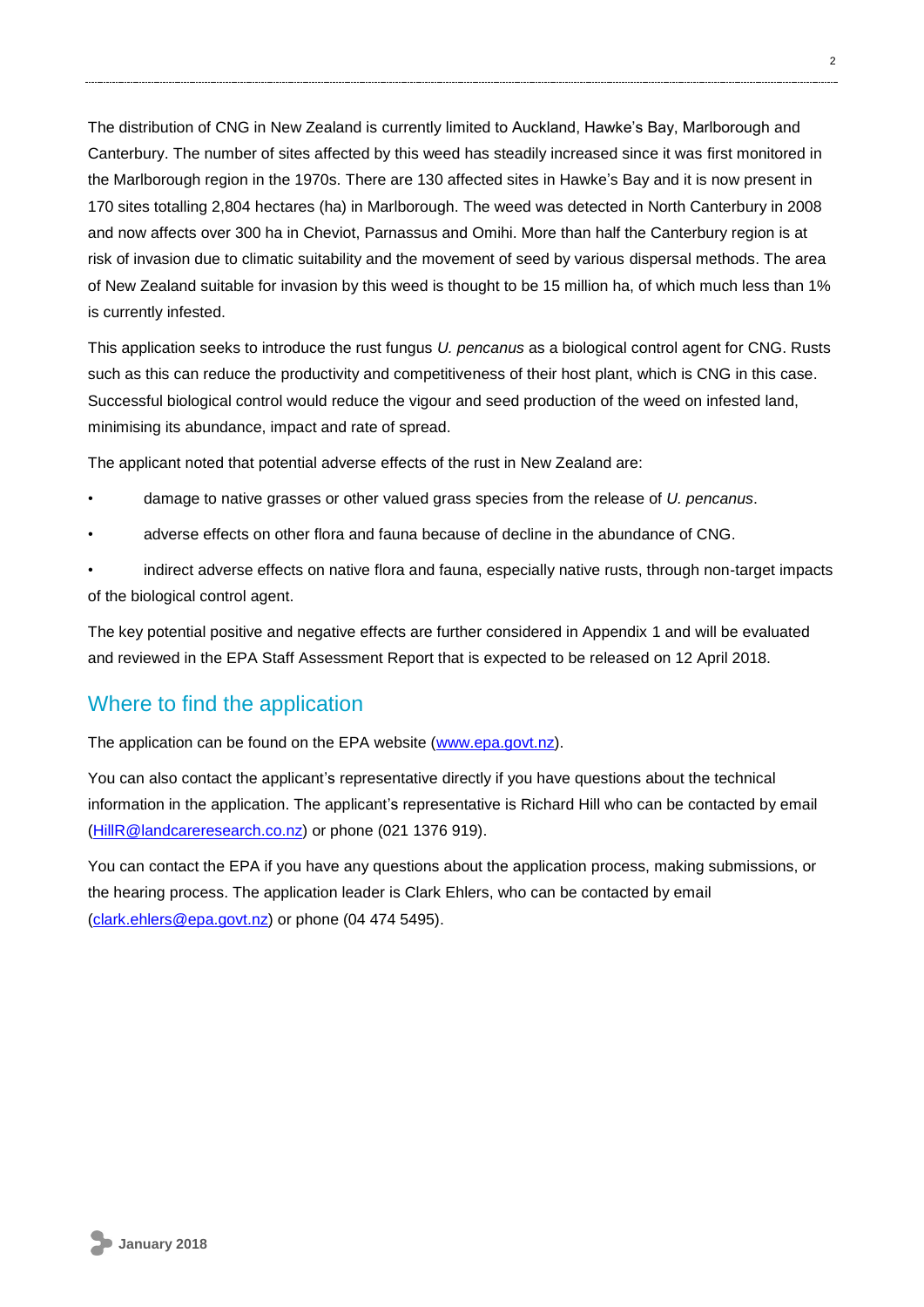### The application process

The application process is set out in the HSNO Act, including timeframes within which steps of the process must occur. The main steps are set out below.

| Stage of process                                                                                   | Date                                    |
|----------------------------------------------------------------------------------------------------|-----------------------------------------|
| Application formally submitted to EPA                                                              | 16 January 2018                         |
| Public submission period                                                                           | 29 January to 13 March 2018             |
| EPA Staff Assessment Report release                                                                | Expected 12 April 2018                  |
| Public hearing (open to the public, applicant and<br>submitters can present), if a hearing is held | Expected to take place on 27 April 2018 |
| Consideration of application (not open to the public)                                              | Expected on 27 April 2018               |
| Decision released                                                                                  | Prior to 12 June 2018                   |

### Who considers the application?

The application is considered by a sub-committee of the EPA's HSNO Committee. The HSNO Committee consists of eight members, appointed by the EPA Board, with delegated decision-making powers to consider certain applications made under the HSNO Act.

The Decision-making Committee for this application has not yet been appointed.

# The role of EPA staff

EPA staff support the Decision-making Committee, and administer the consideration process including the submissions and hearing.

EPA staff also provide advice to the Decision-making Committee. Following the close of submissions, EPA staff will complete a full assessment of the matters to be considered, using the information in the application, from submitters and other readily available sources. This Staff Assessment Report will be published on the EPA website and will assist the Decision-making Committee with the consideration of the application.

# Information the Decision-making Committee will take into account

Sources of information for the Decision-making Committee include, but are not limited to:

- the application form and supporting documents
- submissions
- EPA Staff Assessment Report
- information presented at a public hearing (if a hearing is held).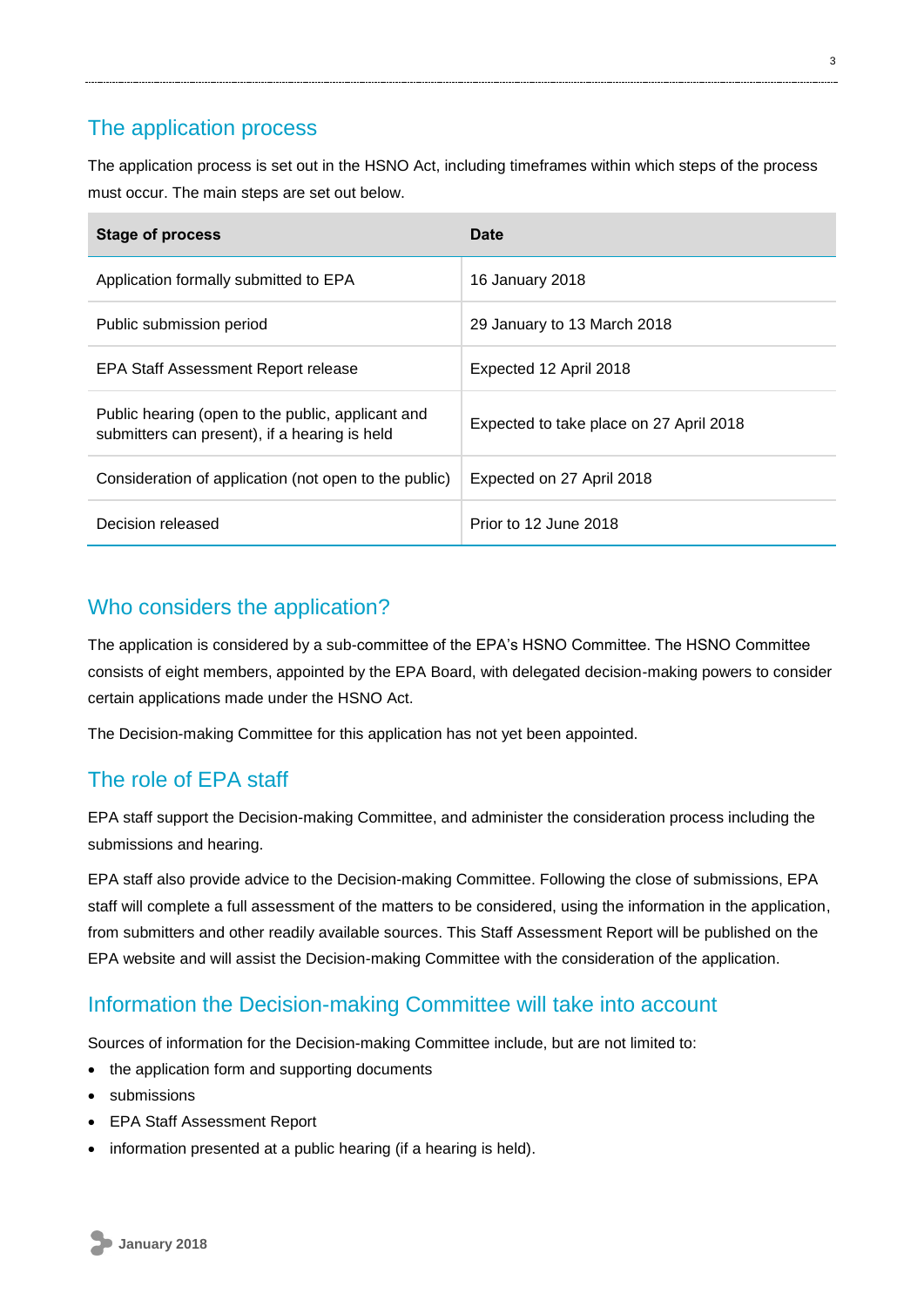All written reports, submissions, the application, and decision will be available on the EPA website as they become available.

### The statutory criteria for considering this application

In considering the application, the Decision-making Committee must take into account a range of matters set out in the HSNO Act.

#### **Undesirable self-sustaining populations**

The Decision-making Committee is required to consider the potential for the rust fungus *U. pencanus* to establish an undesirable self-sustaining population, and the potential for eradication of an undesirable population of the rust.

The Decision-making Committee is interested in any information about a situation where a population of *U. pencanus* might be considered undesirable.

#### **Minimum standards**

The HSNO Act sets out minimum standards that must be met in order for a new organism to be released. This means that the rust fungus *U. pencanus* cannot be approved for release if it is likely to:

- cause any significant displacement of any native species within its natural habitat
- cause any significant deterioration of natural habitats
- cause any significant adverse effects on human health and safety
- cause any significant adverse effect to New Zealand's inherent genetic diversity
- cause disease, be parasitic, or become a vector for human, animal, or plant disease, unless the purpose of that importation or release is to import or release an organism to cause disease, be parasitic, or a vector for disease.

The Decision-making Committee is interested in any information about whether *U. pencanus* meets the minimum standards.

#### **Adverse and beneficial effects**

The Decision-making Committee is required to weigh the potential beneficial (positive) effects against the potential adverse effects of releasing the rust fungus *U. pencanus* into the New Zealand environment.

If the adverse effects outweigh the beneficial effects, the organism cannot be released.

The Decision-making Committee is interested in any information about benefits or adverse effects that could result from the release of *U. pencanus*, in particular, any effects on the environment, human health and safety, the market economy, Māori culture and traditions, and society and communities.

We have provided a brief summary of the potential adverse effects and benefits of this application based on the information we currently have available. This can be found in Appendix 1 of this document.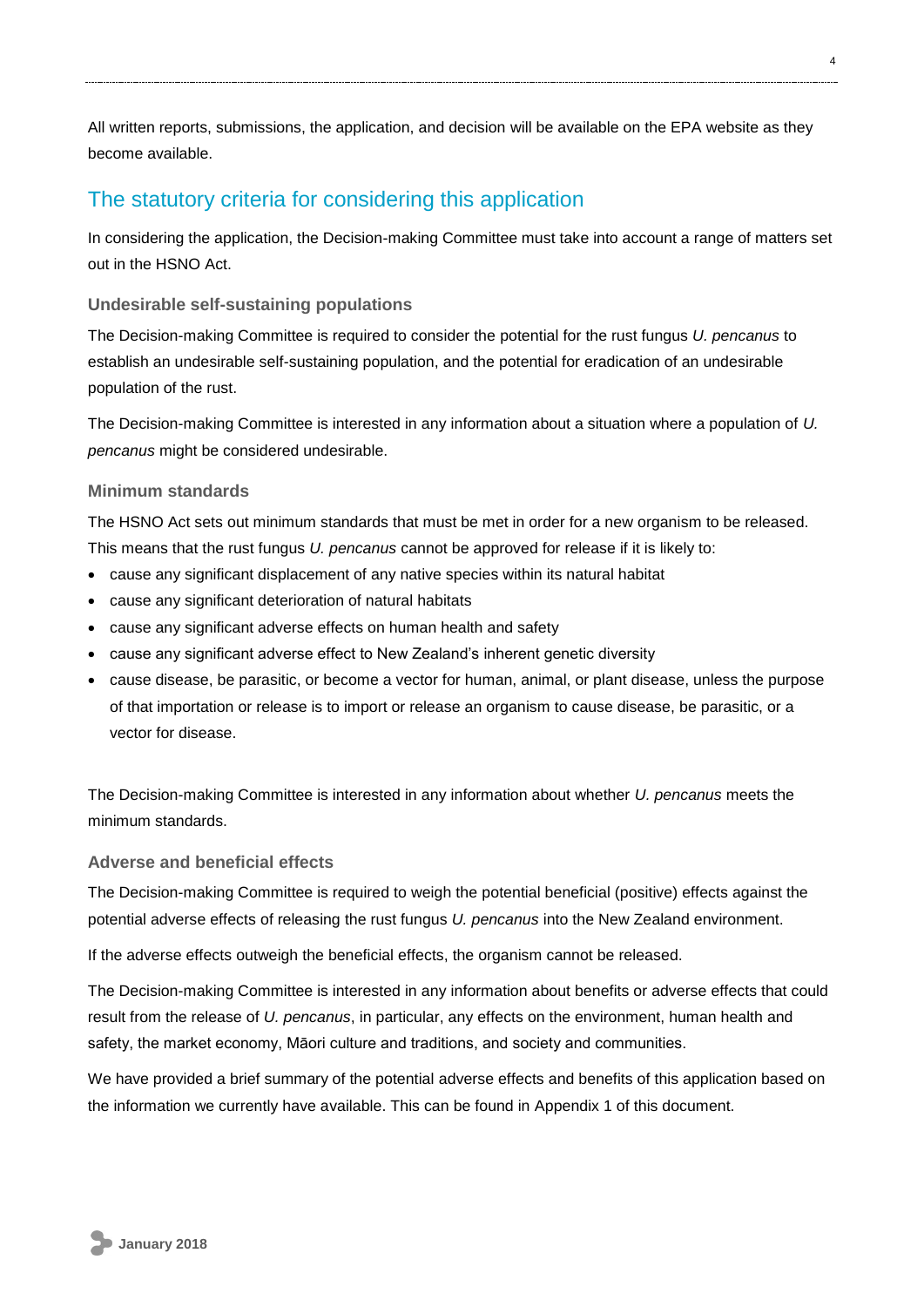### You can participate in the process

#### **Make a submission**

Any person can make a submission on this application, provided it is submitted within the submission period (**29 January to 13 March 2018**). In a submission you can provide information, make comments and raise issues. In this way, you contribute to the EPA decision-making process on this application.

Further information on the purpose of submissions is available from the EPA website using the link below: <https://www.epa.govt.nz/public-consultations/>

In your submission, you can also request a hearing if you would like to speak to your views in person before the Decision-making Committee. Further information on what to expect at a hearing can be found in the link below:

<https://www.epa.govt.nz/public-consultations/what-to-expect-at-a-hearing/>

The EPA website provides guidance and steps on how to make a submission. This is preferably done via the EPA submission form online, but may be sent as a letter or e-mail to the EPA. This information and the submission form can be accessed from the EPA website using the link below: <https://www.epa.govt.nz/public-consultations/how-to-make-a-submission/>

#### **Participate in the public hearing**

A hearing may be held to enable submitters to speak to the Decision-making Committee about their submissions.

You are entitled to bring witnesses who may speak to your submission at a hearing. If you choose this option, you should provide the EPA with a list of the witnesses, their areas of expertise, and the elements of the submission or application they will talk to.

If you choose to speak at a hearing, you are entitled to speak in one of the three official languages of New Zealand: English, Māori, or New Zealand Sign Language. Please advise the application lead **at least two weeks prior to the hearing start date if you wish to speak to your submission in Māori or New Zealand Sign Language** in order for the EPA to organise for an interpreter. The application lead, Clark Ehlers, can be contacted by e-mail (Clark.Ehlers@epa.govt.nz) or by phone (04 474 5495).

Both the applicant and submitter(s) need to provide the EPA with copies of any information they intend to present at the hearing at least two weeks prior to the hearing.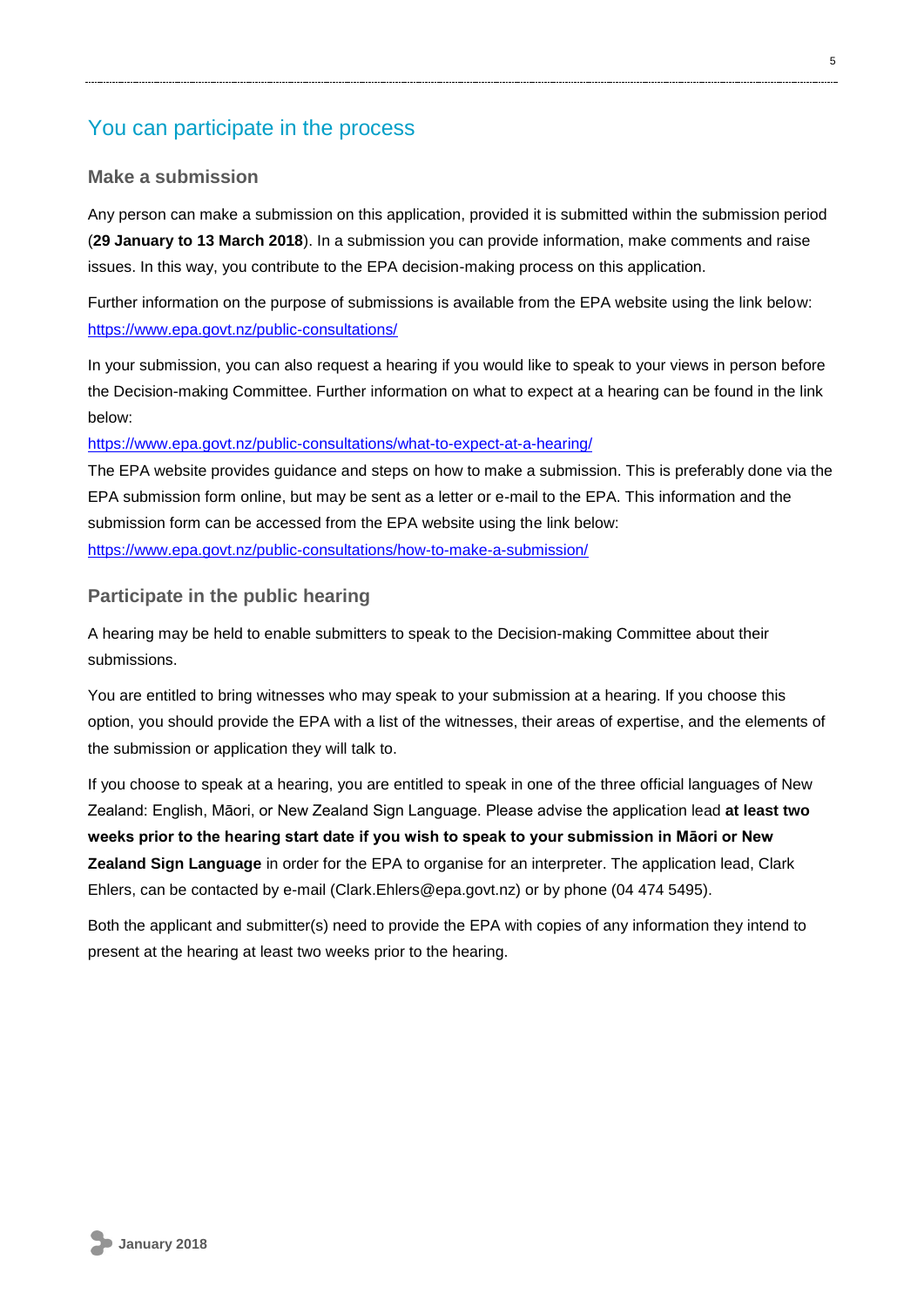### Appendix 1: Summary of the risks and benefits of this application

To guide and inform submitters, EPA staff have summarised the risks and benefits identified in the application, and through a preliminary literature review.

The risks and benefits from the release of *U. pencanus* in the New Zealand environment would be associated with the establishment of self-sustaining populations of this rust and reducing vigour and densities of existing populations of the target plant, CNG. These activities will also have future outcomes in minimising CNG's potential dispersal and associated adverse effects on pastoral production and conservation values where the weed could establish due to favourable climatic conditions.

#### **Potential benefits of releasing the Chilean needle grass rust** *U. pencanus*

The applicant identified the following potential benefits from the release of *U. pencanus* for the control of CNG:

- Reducing the costs of managing CNG in pastures, improving farm productivity and reducing the devaluation of animal pelts and carcasses due to damage caused by CNG seeds (i.e. economic benefits).
- Improving the welfare of grazing stock and working animals by reducing CNG seed production (i.e. benefits to society and communities).
- Reducing the potential threats CNG poses to native tussock species and native habitats (i.e. environmental benefits).

Of the four regions in New Zealand where CNG populations are currently found, the highest number of infested sites is in Marlborough. Marlborough District Council spends \$200,000 per annum on CNG containment and may spend upwards of \$500,000 from 2018/19 if changes to the Regional Pest Management Plan currently under review take effect. Its distribution in Canterbury is smaller but this has increased from the one 80 ha site observed in 2008 to 16 sites in Northern Canterbury. Environment Canterbury spends approximately \$225,000 per annum to contain CNG and land owners of mostly highproducing exotic pastures spend approximately \$100,000 to 150,000 annually to control and minimise the impact of CNG in the Canterbury area. AgResearch weed scientist Dr Graeme Bourdôt modelled the potential distribution of CNG populations in New Zealand and globally considering its present distribution (Bourdôt 2010; Bourdôt et al. 2012; Bourdôt et al. 2015). Fifteen million hectares are climatically suitable in New Zealand of which 1 million ha of high-producing pastures in Canterbury alone could be infested. Due to the warming associated with climate change, the potential distribution of cold-limited plants can be expected to shift poleward in latitude and upward in elevation (Walther et al. 2002; Gerard et al. 2013). CLIMEX modelling has shown that, in the case of CNG under current and future scenarios, an increase in the potentially suitable area where CNG could grow in the future as a result of westward extension of suitable climate in the South Island (Bourdôt et al. 2012).

The future benefit-cost to contain CNG to its existing and any future sites in Canterbury based on the rate of spread in nearby Marlborough was modelled by Bourdôt and co-authors (Bourdôt et al. 2015). This model estimates the net benefit of a containment programme for the weed as the difference between the costs of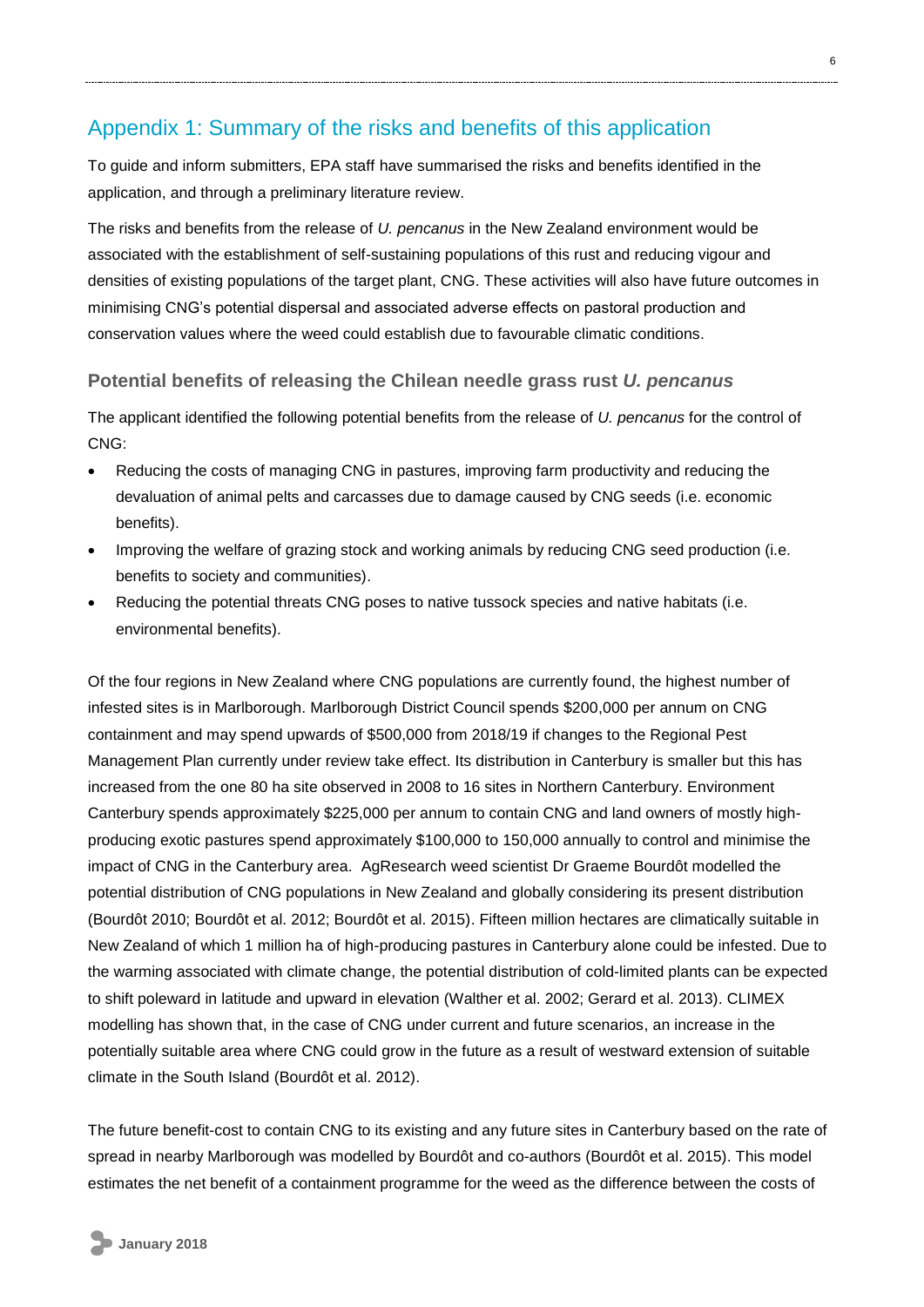containment and costs incurred over time should the weed spread within sheep and beef pastoral systems. The Biosecurity Act requires that for each weed species the benefits of a weed management plan must outweigh the costs, after taking in to account the consequences of doing nothing or other courses of action. The researchers found that there would be a negative net benefit to attempt to contain CNG to current and future occupied areas in Canterbury over 100 years. They concluded that containment measures would therefore not be economically worthwhile for Environment Canterbury, at least for the conditions used in the model. When they tweaked the model using higher rates of CNG spread and lower discounting rates<sup>1</sup>, a positive net benefit would eventuate. This study nonetheless indicates the potential significant costs CNG control could have on Environment Canterbury, other territorial authorities, the Department of Conservation, landowners and farmers by using conventional physical and herbicide control. Biocontrol by this rust could harbour important economic benefits reducing future costs to manage the plant not only on pasture land but also native habitats where it could eventually invade.

Although CNG has not had any known effects on native tussock grasses in New Zealand to-date, it is thought to pose a threat to native biodiversity if existing management measures are not successful. Chilean needle grass is now recognised as a serious threat to biodiversity in the endangered natural grasslands of south-east Australia. In a 2012 study, CNG was found to significantly reduce native plant diversity in grasslands where native plants were previously in poor ecological condition or under stress due to human activity, including soil disturbance and mowing (Faithfull 2012).

### **Potential risks of releasing** *U. pencanus*

The applicant considers that the release of the biocontrol agent to control CNG in New Zealand may have adverse effects if:

- the rust causes significant decline in native plant populations by infecting non-target species.
- the rust expands its host range and infects native or valued plants in the future.
- significant suppression of native rust fungus species took place as a result of parasitic fungi called mycoparasites that occur in our environment and build large populations on *U. pencanus*. This may consequently lead to higher attack rates on native rusts from these mycoparasites.

The biology, suitability as biocontrol agent and host range of *U. pencanus* were extensively studied in Argentina, the native range of the rust (Anderson et al. 2010; Anderson et al. 2011; Anderson et al. 2017).

The foundation of host range experiments was based on surveys conducted in Argentina on CNG populations to find a promising fungal pathogen and testing it on populations of Australian and New Zealand CNG plants and on other plants closely related to increasingly distantly related species in containment. Chilean needle grass (*Nassella neesiana*) is in the grass or Poaceae family of plants and current knowledge regarding its phylogenetic relationship with other grasses was used to assemble a list of species for testing. There are no native *Nassella* species in New Zealand, but within the same tribe there are two endemic and one indigenous species (Edgar & Connor 2010). All other taxa in the tribe are exotic and naturalised in New

1

<sup>&</sup>lt;sup>1</sup> The discounting rate is the rate used to determine the present value of future cash flows.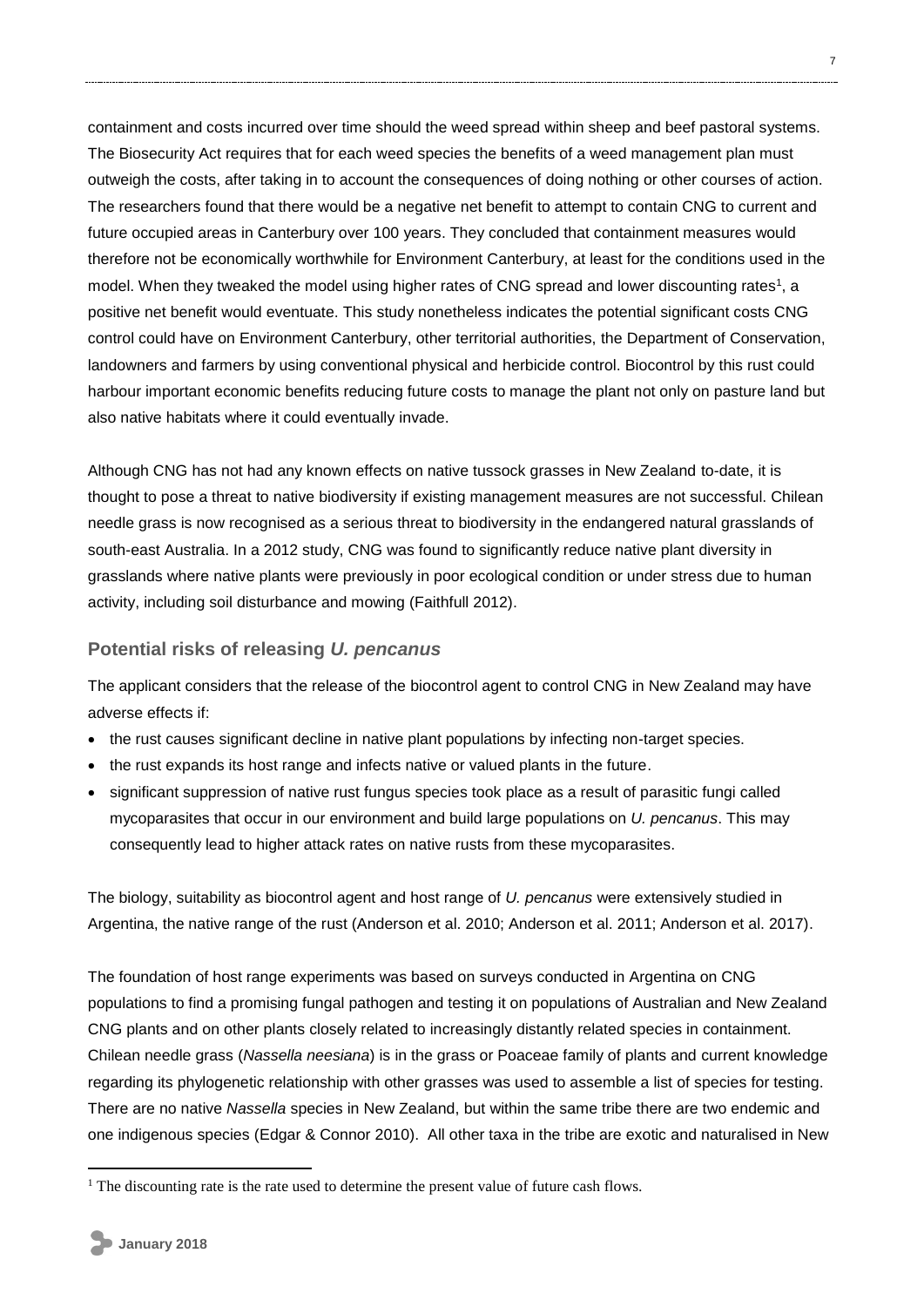Zealand. The susceptibility of 66 species of plants that represent taxa most closely related to CNG as well as plants more distantly related because they are of economic importance (including rye, wheat and oats) to rust infection was tested in 2010 (Barton et al. 2010). Additional testing was completed since 2010 to clarify the observed off-target effects the rust showed to two native Australian *Austrostipa* species. *Uromyces pencanus* was able to complete life cycles on the two species, however, neither species grows in New Zealand.

Containment studies showed CNG rust has a narrow host range restricted to plants in the *Nassella* genus and only a small-subset of CNG plants collected from different locations in Australia and New Zealand are fully susceptible to rust infection. Two out of 19 *Austrostipa* species tested, which belong to the same tribe as CNG, were shown to be vulnerable to rust colonisation.

A survey of plant pathogen biocontrol programmes revealed 28 fungal pathogens were introduced globally between 1971 and 2009 targeting weeds or complexes of weeds in 38 biocontrol programmes (Barton 2012). Non-target damage in the field was reported for five of the 38 programmes. Two of the five cases were recorded where host range experiments were conducted in the field. The remaining three cases where disease symptoms were observed on non-targets in the environment were predicted by host testing performed in containment. The relevant authorities decided that the benefits of releasing these agents would outweigh the known risks of off-target effects predicted in the glass house. Results from this survey and a New Zealand-specific study (Waipara et al. 2009) demonstrate that many rusts are specific to their hosts or have a small host range that is demonstrable in quarantine testing and is unlikely to expand host range over time.

The EPA Staff Assessment Report will comprehensively consider the direct and indirect effects on our environment as well as the potential effects of the rust *U. pencanus* on our economy, society and communities, and Māori and their relationship with the environment.